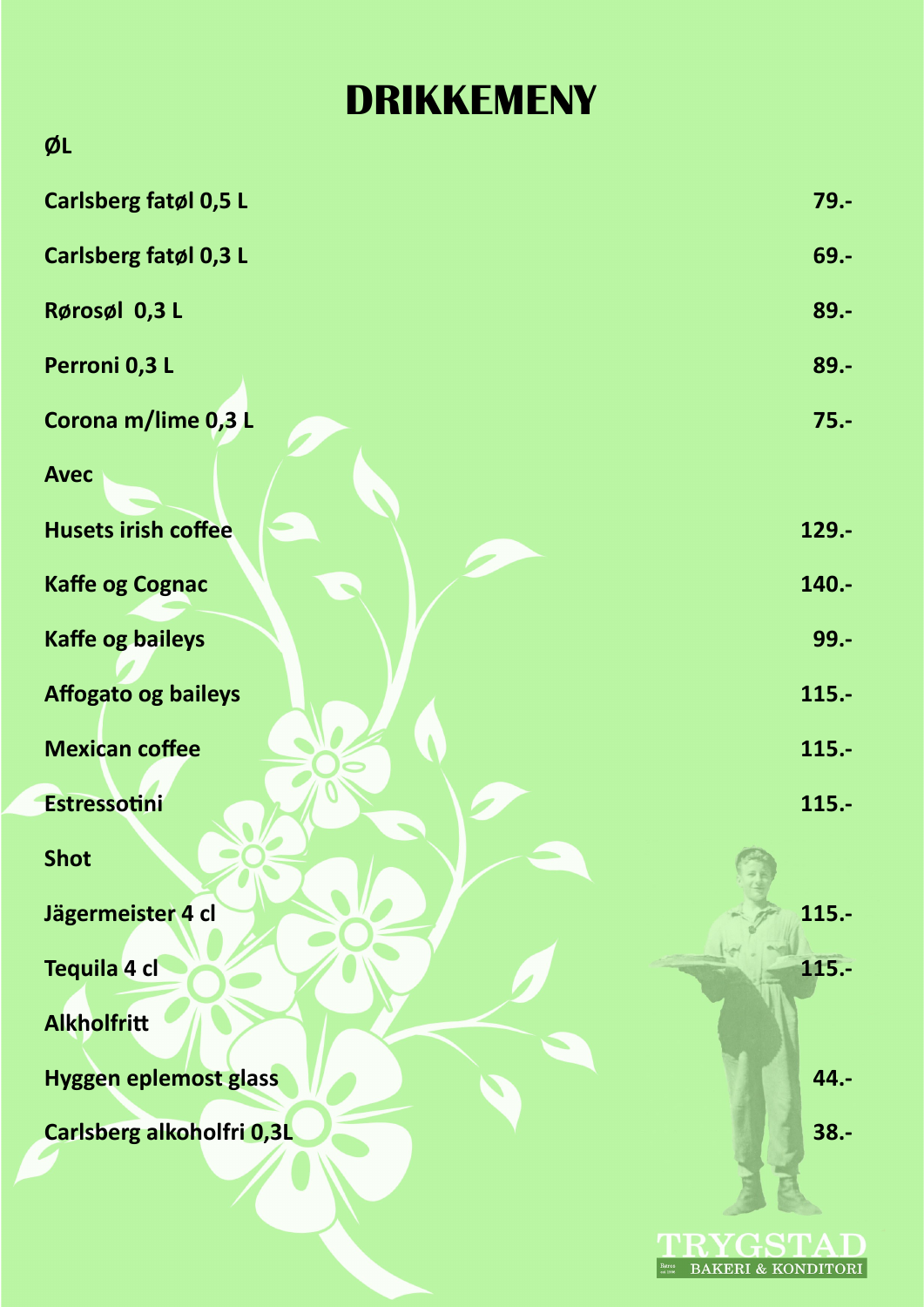## **DRIKKEMENY**

| <b>RØDVIN</b>                       |               |
|-------------------------------------|---------------|
| Husets rødvin glass 19cl            | $95 -$        |
| Husets rødvin karaffel 1 L          | 400 .-        |
| J.p chenet flaske 25 cl             | $109 -$       |
| <b>Monastier Cabernet Sauvignon</b> | $399 -$       |
| <b>Escada Touriga Nacional 2015</b> | 399 .-        |
| Villa Borghetti Valpolicella 2015   | 399 .-        |
| <b>ROSÉVIN</b>                      |               |
| <b>Domaine Montrose 2015</b>        | 399 .-        |
| Leitz Pinot Noir Rosé               | 399 .-        |
| <b>Musserende</b>                   |               |
| <b>Bernhard Massard flaske 19cl</b> | $98 -$        |
| <b>Pizzolato Prosecco</b>           | 399 .-        |
| <b>Valdobbiadene Prosecco</b>       | $399 -$       |
| <b>Grans moments Cava</b>           | $399 -$       |
| <b>Möet &amp; Chandon Impérial</b>  | 899.-         |
| <b>HVITVIN</b>                      |               |
| <b>Husets hvitvin glass 19cl</b>    | $95. -$       |
| Flaske 75 cl                        | 399.-         |
| <b>Chablis</b><br>glass 19 cl       | $99 -$        |
| Flaske 75 cl                        | 399.-         |
| <b>Donhoff Riesling</b>             | $379 -$       |
| <b>Durkheimer Riesling</b>          | 389.-         |
|                                     | $\&$ KONDITOR |
|                                     |               |